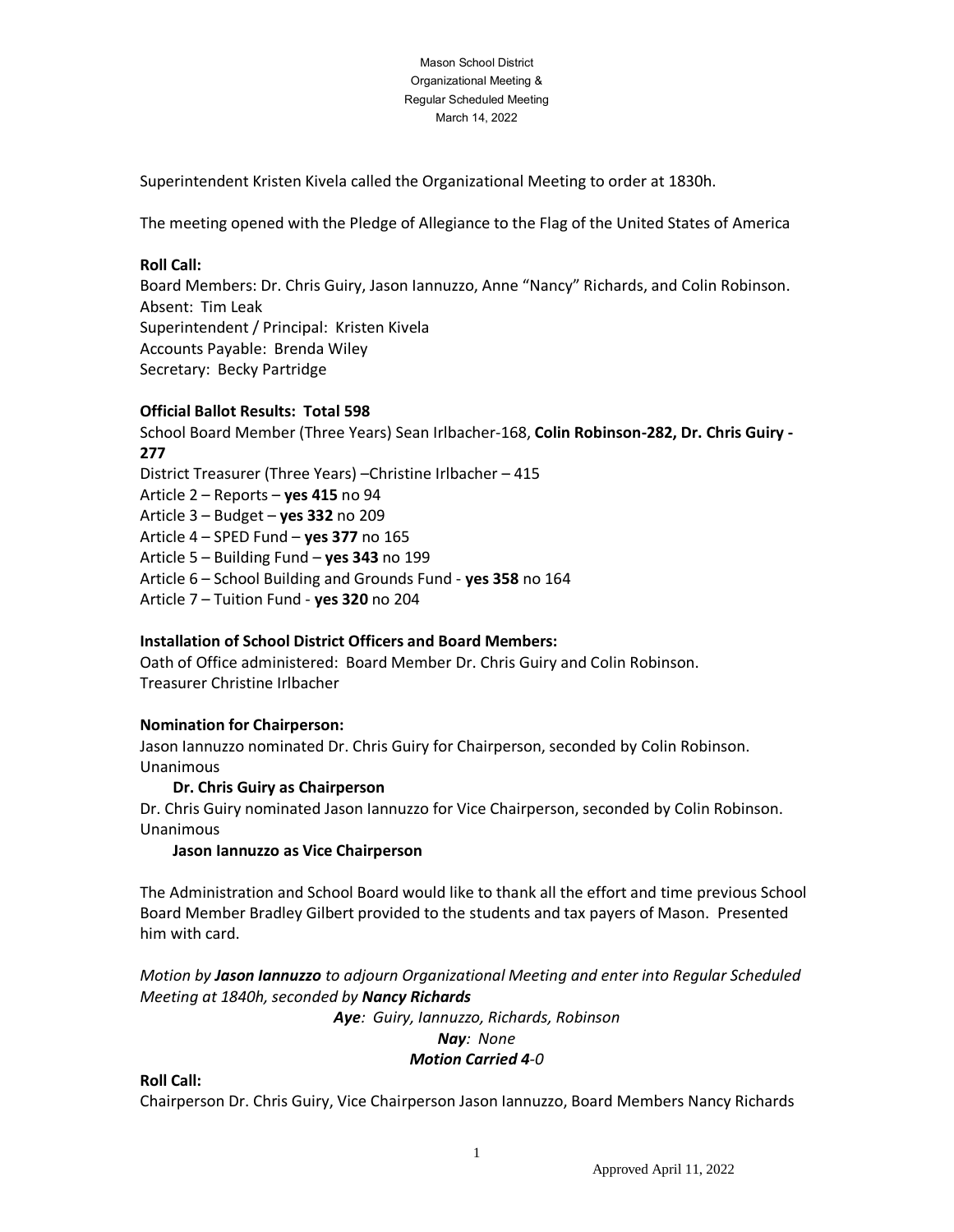Mason School District Organizational Meeting & Regular Scheduled Meeting March 14, 2022

and Colin Robinson Absent: Tim Leak Superintendent / Principal: Kristen Kivela Accounts Payable: Brenda Wiley Secretary Becky Partridge

### **Approval of Minutes:**

*Motion by Nancy Richards to approve the minutes of January 10, 2022 as submitted by Becky Partridge, seconded by Jason Iannuzzo*

> *Aye: Guiry, Iannuzzo, Richards Nay: None Abstain: Robinson Motion Carried 3-0*

*Motion by Nancy Richards to approve the minutes of the Deliberative Session February 05, 2022 as submitted by Becky Partridge, seconded by Jason Iannuzzo Aye: Guiry, Iannuzzo, Richards Nay: None Abstain: Robinson Motion Carried 3-0*

#### **Next Meeting:**

April 11, 2022 Regular Scheduled Meeting at 1830h at Mason Elementary School Multi-Purpose Room

#### **Business Manager's Report:**

It is noted that current manifest and payroll approved and signed by board members. Board members and Administration signed MS22

#### **Milford Student Representative:**

MHS Senior Meredith Partridge starting next meeting

**Public Communications:** None

**Correspondence:** None

#### **Curriculum Updates:**

Writing Program –Updating rubric (scoring). New rubric will provide clear guidelines on scoring eliminating opinions of teachers on writings of student. Staff continues to practice the new rubric at workshops.

#### **Unfinished Business:**

Return to Learning Plan – No longer relevant as the district will follow all guidelines from the NHDOE and NH DHHS.

No cases as of mid-February. Two (2) in 20/21 and forty-eight (48) in 21/22. No school transmission. Changes include: no mask mandate, no contact tracing, and weekly reporting. Social distancing is still observed but as long as the numbers remain as they are distancing will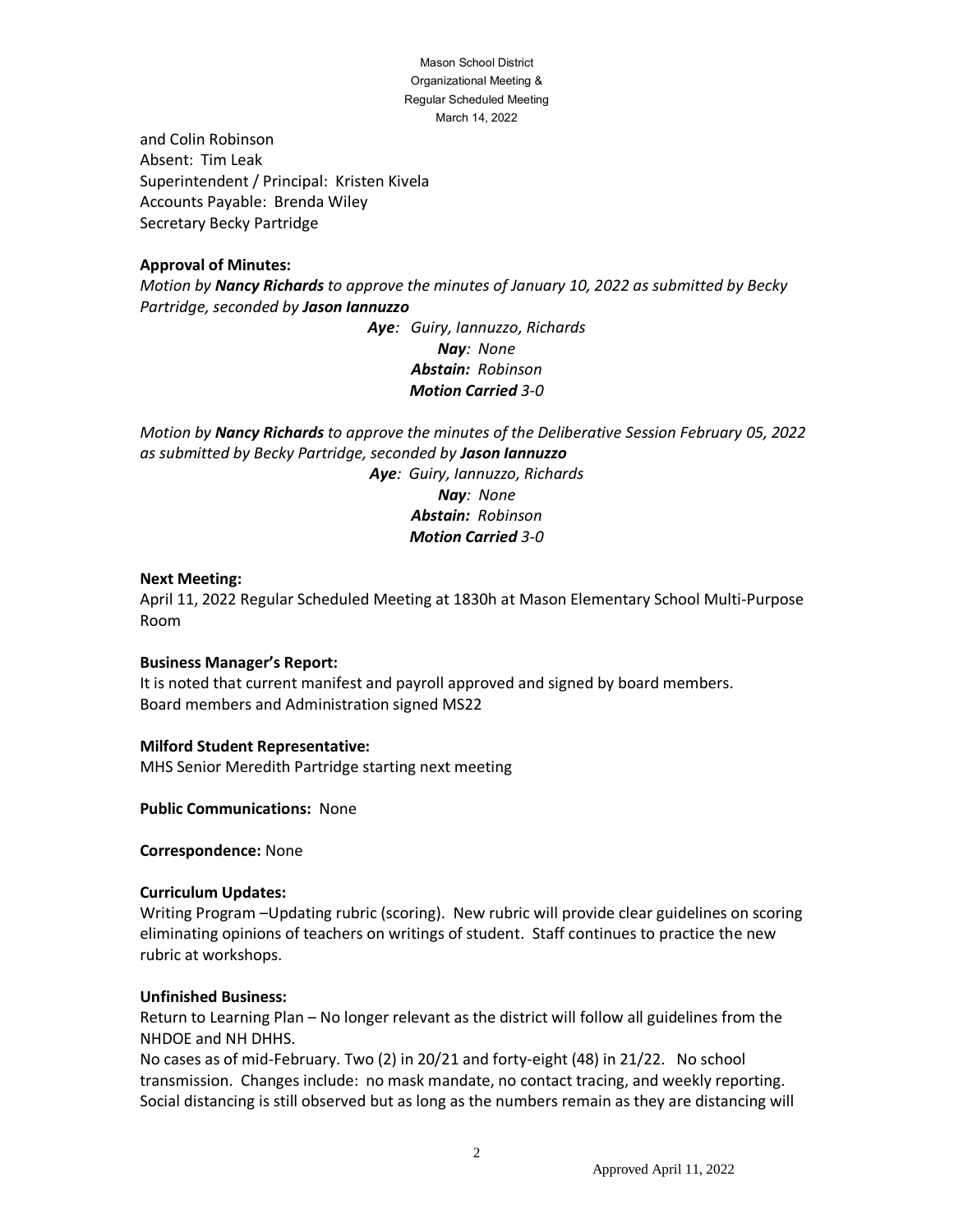#### Mason School District Organizational Meeting & Regular Scheduled Meeting March 14, 2022

be loosening in April.

#### **New Business:**

2022 – 2023 School Calendar: Similar to Milford with a few minor differences *Motion by Jason Iannuzzo to approve the 2022 – 2023 school calendar as submitted, seconded by Colin Robinson*

> *Aye: Guiry, Iannuzzo, Richards, Robinson Nay: None Motion Carried 4-0*

### **Superintendent / Principal's Report:**

Food service claim for January: Breakfast \$1710.12 Lunch \$3732.13 Food service claim for February: Breakfast \$1704.85 Lunch \$3818.81 March Enrollment Report: Elementary – plus 1 (92) MS/HS – minus 2 (62) 4 / 5 grade enrichment program – next week start of no string marionette program. Puppet show April 6. After school tutoring – Title 4 grant, math and reading support NHSBA Webinars – open to all school board members

### **Committee Reports:**

Safety Committee – Members include Danielle, Heidi, Kristen, and Chris.

Survey from Governor – 48 recommendations, completed all but 13 that either don't apply such as resource officers or require budget money. Superintendent Kivela will receive quotes for the following that she feels would benefit the district: Each phone will have a unique code so when 911 is called they know where the call is coming from, replacing all keys with security cards or FOBS, interior room doors replaced with no key locks.

**Non-public**: Superintendent request non-public session RSA 91-A:3 II (a) dismissal, promotion, or compensation of any public employee

*Motion by Jason Iannuzzo to enter into nonpublic at 1910h for RSA 91 – A:3 II. (a) dismissal, promotion, or compensation of any public employee, seconded by Colin Robinson Aye: Guiry, Iannuzzo, Richards, Robinson Nay: None Motion Carried 4-0*

### **Roll Call**

Chairperson Dr. Chris Guiry, Vice Chairperson Jason Iannuzzo. Board Members: Nancy Richards and Colin Robinson Absent: Tim Leak Superintendent / Principal: Kristen Kivela Elected: Secretary Becky Partridge

### **Discussion:**

**Staff** 

*Motion by Nancy Richard to leave non-public session at 1918h, seconded by Jason Iannuzzo*